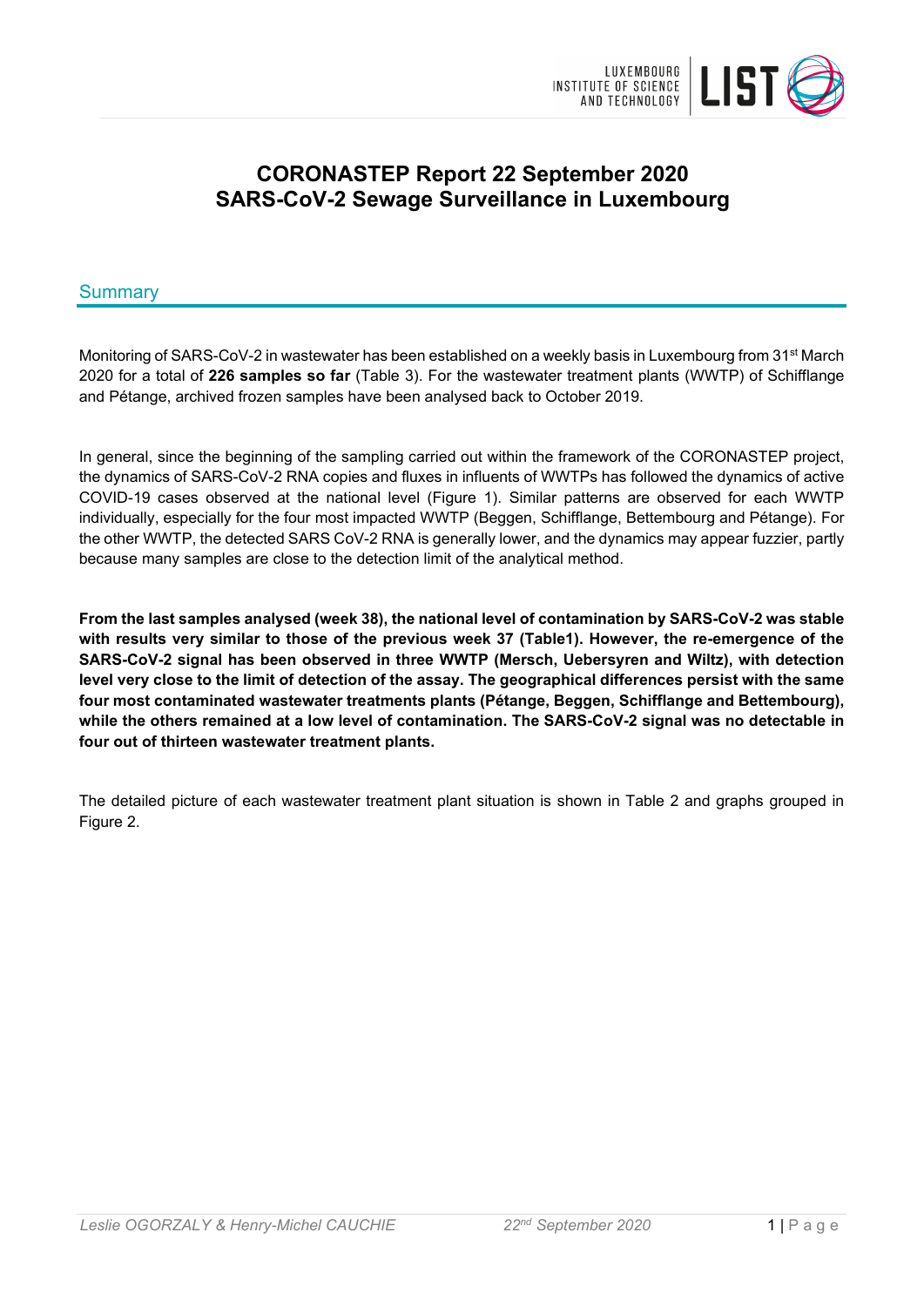

*Table 1 – National level of SARS-CoV-2 contamination of wastewaters in Luxembourg.*



*Dark green: negative samples for SARS-CoV-2 gene E (-), Green to red: positive samples for SARS-CoV-2 gene E. The intensity of the color is related to the national SARS-CoV-2 flux (RNA copies / day / 100 000 equivalent inhabitants).*

| Year                                          |              | 2019                       |             |              |           |           |           |           |           |           |                         |                                  |                                      |             |              |                       |                     |           | 2020           |            |            |            |            |            |            |             |                            |                  |                   |             |               |            |            |
|-----------------------------------------------|--------------|----------------------------|-------------|--------------|-----------|-----------|-----------|-----------|-----------|-----------|-------------------------|----------------------------------|--------------------------------------|-------------|--------------|-----------------------|---------------------|-----------|----------------|------------|------------|------------|------------|------------|------------|-------------|----------------------------|------------------|-------------------|-------------|---------------|------------|------------|
| Week                                          | ⊣<br>ᠴ<br>ಕಾ | $\sim$<br>↤<br>ă<br>ω<br>⋖ | 9<br>ă<br>ω | 51<br>ă<br>Š | m<br>Week | 7<br>Week | ᡡ<br>Week | 님<br>Week | 4<br>Week | ۳<br>Week | $\overline{16}$<br>Week | $\ddot{}$<br>$\mathbf -$<br>Week | $\infty$<br>$\blacksquare$<br>훇<br>Š | ᡡ<br>ᆸ<br>兴 | 20<br>읫<br>Φ | r<br>$\sim$<br>꼯<br>ω | $\sim$<br>Ñ<br>Week | ಇ<br>Week | 4<br>Ñ<br>Week | చి<br>Week | 26<br>Week | 27<br>Week | 28<br>Week | 29<br>Week | 30<br>Week | ಸ<br>읫<br>Š | $\sim$<br>$\sim$<br>꼯<br>3 | m<br>$\sim$<br>¥ | 4<br>ന്<br>꼯<br>o | ౘ<br>ă<br>Φ | 36<br>싃<br>Уe | 57<br>Week | 38<br>Week |
| <b>National</b><br>Contami<br>nation<br>Level | -            |                            | -           | -            |           |           |           |           |           |           |                         |                                  |                                      |             |              |                       |                     |           |                |            |            |            |            |            |            |             |                            |                  |                   |             |               |            |            |

*Figure 1 – RT-qPCR quantification time-course monitoring of SARS-CoV-2 (E gene) in Luxembourgish wastewater samples from March to September 2020. Grey squares: daily-confirmed cases for Luxembourgish residents (https://data.public.lu/fr/datasets/donnees-covid19/), dots: cumulative SARS-CoV-2 flux (RNA copies / day / 100 000 equivalent inhabitants).*



Luxembourg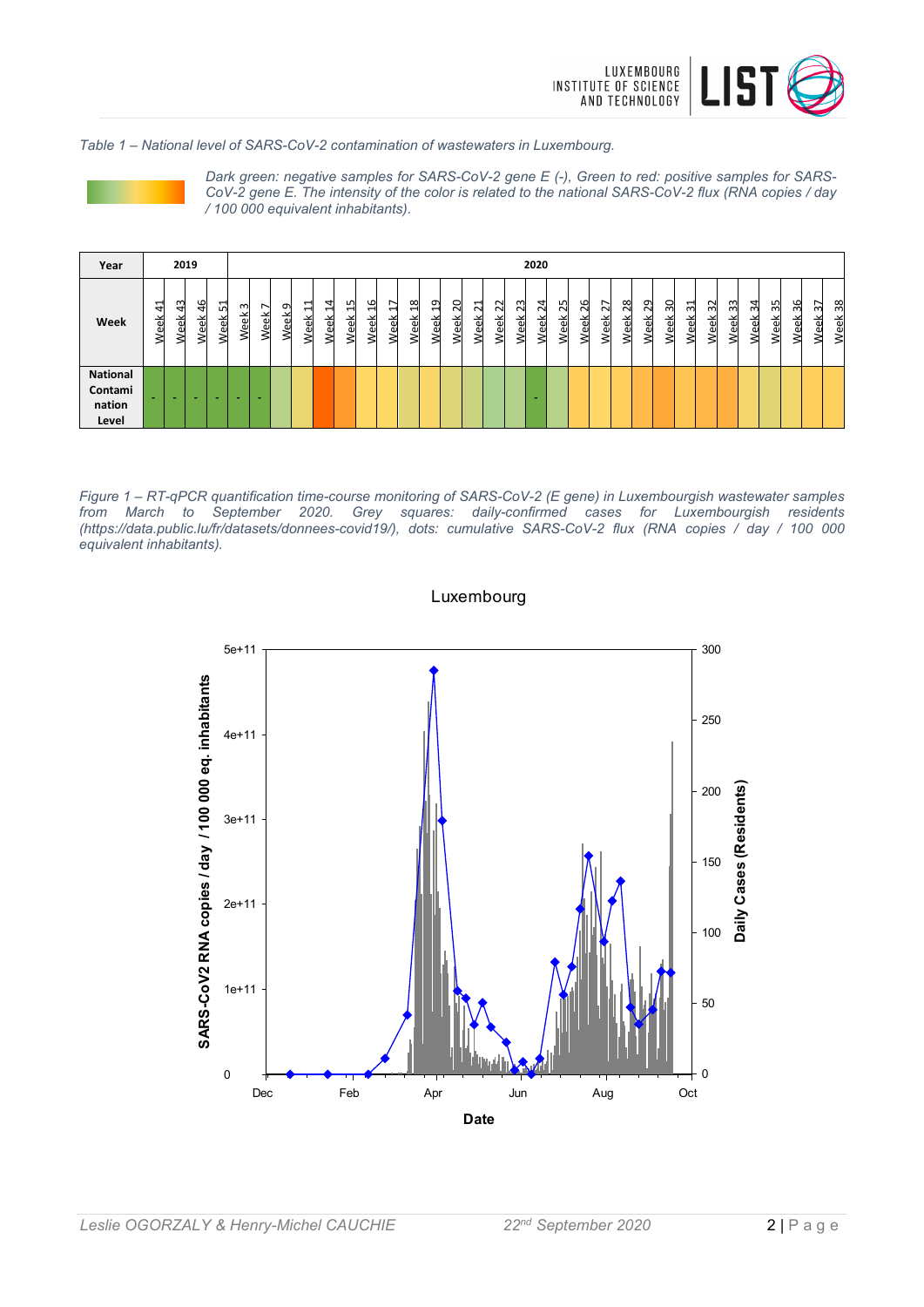

*Table 2 - Level of SARS-CoV-2 contamination of each analyzed wastewater treatment plant in Luxembourg. BEG: Beggen, BET: Bettembourg, SCH: Schifflange, BLE: Bleesbruck, MER: Mersch, PET: Pétange, HES: Hespèrange, ECG: Echternach, UEB: Uebersyren, GRE: Grevenmacker, TRO: Troisvierges, BOE: Boevange sur Attert, WIL: Wiltz*



*Dark green: negative samples for SARS-CoV-2 gene E (-), Green to red: positive samples for SARS-CoV-2 gene E. The intensity of the color is related to the RT-qPCR signal (Ct values)*

|            |                        | 2019       |            |                 |                                 |        | 2020                     |                                                              |                        |               |                        |         |            |                        |                          |                          |         |         |                          |         |            |            |                          |                          |         |                         |            |            |                          |         |         |                          |         |
|------------|------------------------|------------|------------|-----------------|---------------------------------|--------|--------------------------|--------------------------------------------------------------|------------------------|---------------|------------------------|---------|------------|------------------------|--------------------------|--------------------------|---------|---------|--------------------------|---------|------------|------------|--------------------------|--------------------------|---------|-------------------------|------------|------------|--------------------------|---------|---------|--------------------------|---------|
|            |                        |            |            | Before 1st case |                                 |        |                          |                                                              |                        |               | $1st$ wave             |         |            |                        |                          |                          |         |         |                          |         |            |            |                          |                          |         |                         | $2nd$ wave |            |                          |         |         |                          |         |
| WWTP       | $\overline{4}$<br>Week | 43<br>Week | 46<br>Week | 51<br>Week      | $\boldsymbol{\upomega}$<br>Week | Week 7 | G<br>Week                | $\overline{\phantom{0}}$<br>$\overline{\phantom{0}}$<br>Week | $\overline{1}$<br>Week | $\Xi$<br>Week | $\overline{a}$<br>Week | Week 17 | 18<br>Week | $\overline{c}$<br>Week | 20<br>Week               | 21<br>Week               | Week 22 | Week 23 | Week 24                  | Week 25 | 26<br>Week | 27<br>Week | 28<br>Week               | Week 29                  | Week 30 | $\overline{3}1$<br>Week | 32<br>Week | 33<br>Week | 34<br>Week               | Week 35 | Week 36 | Week 37                  | Week 38 |
| <b>BEG</b> |                        |            |            |                 |                                 |        |                          |                                                              |                        |               |                        |         |            |                        |                          |                          | $\sim$  |         | $\overline{\phantom{a}}$ | $\sim$  |            |            |                          |                          |         |                         |            |            |                          |         |         |                          |         |
| <b>BET</b> |                        |            |            |                 |                                 |        |                          |                                                              |                        |               |                        |         |            |                        |                          | $\overline{\phantom{a}}$ |         |         |                          | $\sim$  |            |            |                          |                          |         |                         |            |            |                          |         |         |                          |         |
| <b>SCH</b> |                        | $\sim$     |            |                 | $\overline{\phantom{a}}$        |        |                          |                                                              |                        |               |                        |         |            |                        |                          |                          |         |         | $\overline{\phantom{a}}$ | $\sim$  |            |            |                          |                          |         |                         |            |            |                          |         |         |                          |         |
| <b>BLE</b> |                        |            |            |                 |                                 |        |                          |                                                              |                        |               |                        |         |            |                        |                          | $\overline{\phantom{a}}$ | $\sim$  |         | ٠                        | $\sim$  |            |            |                          |                          |         |                         |            |            |                          |         |         |                          |         |
| <b>MER</b> |                        |            |            |                 |                                 |        |                          |                                                              |                        |               |                        |         |            |                        |                          |                          |         |         |                          | $\sim$  |            |            |                          |                          |         |                         |            |            |                          |         |         | $\overline{\phantom{a}}$ |         |
| <b>PET</b> |                        | $\sim$     |            |                 |                                 |        | $\overline{\phantom{a}}$ |                                                              |                        |               |                        |         |            |                        | $\overline{\phantom{a}}$ | $\overline{\phantom{a}}$ |         |         |                          |         |            |            |                          |                          |         |                         |            |            |                          |         |         |                          |         |
| <b>HES</b> |                        |            |            |                 |                                 |        |                          |                                                              |                        |               |                        |         |            |                        |                          | $\overline{\phantom{a}}$ |         |         | $\sim$                   | $\sim$  |            |            |                          |                          |         |                         | $\sim$     |            | $\overline{\phantom{a}}$ |         |         |                          |         |
| <b>ECH</b> |                        |            |            |                 |                                 |        |                          |                                                              |                        |               |                        |         |            |                        |                          |                          |         |         |                          |         |            |            |                          |                          |         |                         |            |            |                          |         |         | ÷                        | $\sim$  |
| <b>UEB</b> |                        |            |            |                 |                                 |        |                          |                                                              |                        |               |                        |         |            |                        |                          |                          |         |         |                          |         |            |            |                          |                          |         | $\sim$                  |            |            | $\sim$                   |         |         | $\overline{\phantom{a}}$ |         |
| <b>GRE</b> |                        |            |            |                 |                                 |        |                          |                                                              |                        |               |                        |         |            |                        |                          |                          |         |         |                          |         |            |            |                          | $\overline{\phantom{a}}$ |         |                         |            |            | $\overline{\phantom{a}}$ |         |         | ٠                        | $\sim$  |
| <b>TRO</b> |                        |            |            |                 |                                 |        |                          |                                                              |                        |               |                        |         |            |                        |                          | $\overline{\phantom{a}}$ | $\sim$  |         | ۰                        | $\sim$  |            |            | $\overline{\phantom{a}}$ |                          |         |                         |            |            | $\overline{\phantom{a}}$ |         |         | $\overline{\phantom{a}}$ | $\sim$  |
| <b>BOE</b> |                        |            |            |                 |                                 |        |                          |                                                              |                        |               |                        |         |            |                        |                          |                          |         |         |                          |         |            |            |                          |                          |         |                         |            |            |                          |         |         | $\overline{\phantom{a}}$ | $\sim$  |
| <b>WIL</b> |                        |            |            |                 |                                 |        |                          |                                                              |                        |               |                        |         |            |                        |                          |                          |         |         |                          |         |            |            |                          |                          |         |                         |            |            |                          |         |         | $\sim$                   |         |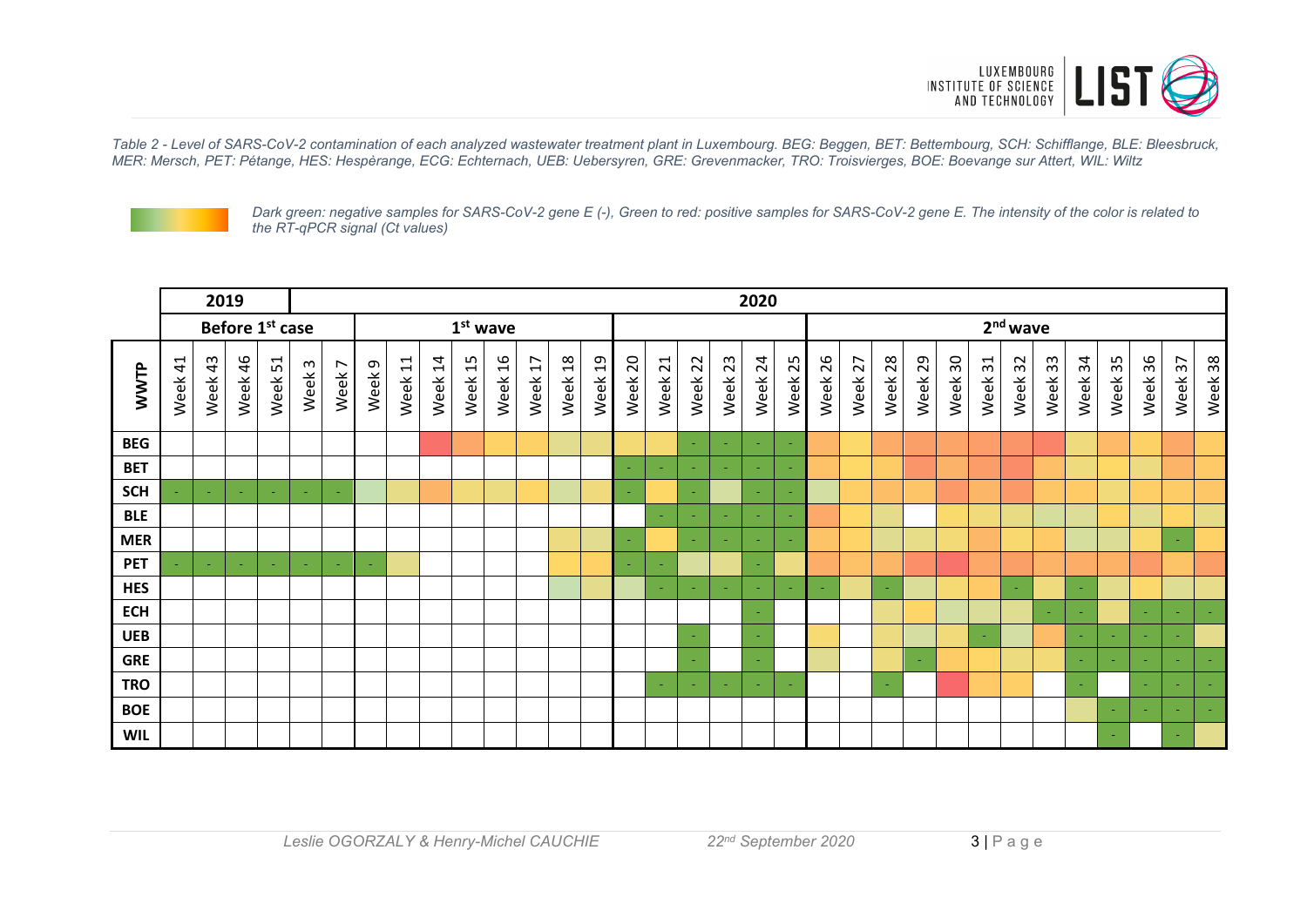

*Figure 2 – RT-qPCR quantification time-course monitoring of SARS-CoV-2 (E gene) in wastewater samples from March to September 2020. Grey squares: daily-confirmed cases for the contributory area of each wastewater treatment plant, dots: SARS-CoV-2 flux (RNA copies / day / 10 000 equivalent inhabitants).* The wastewater treatment plants of Boevange-sur-Attert and Wiltz are not presented.

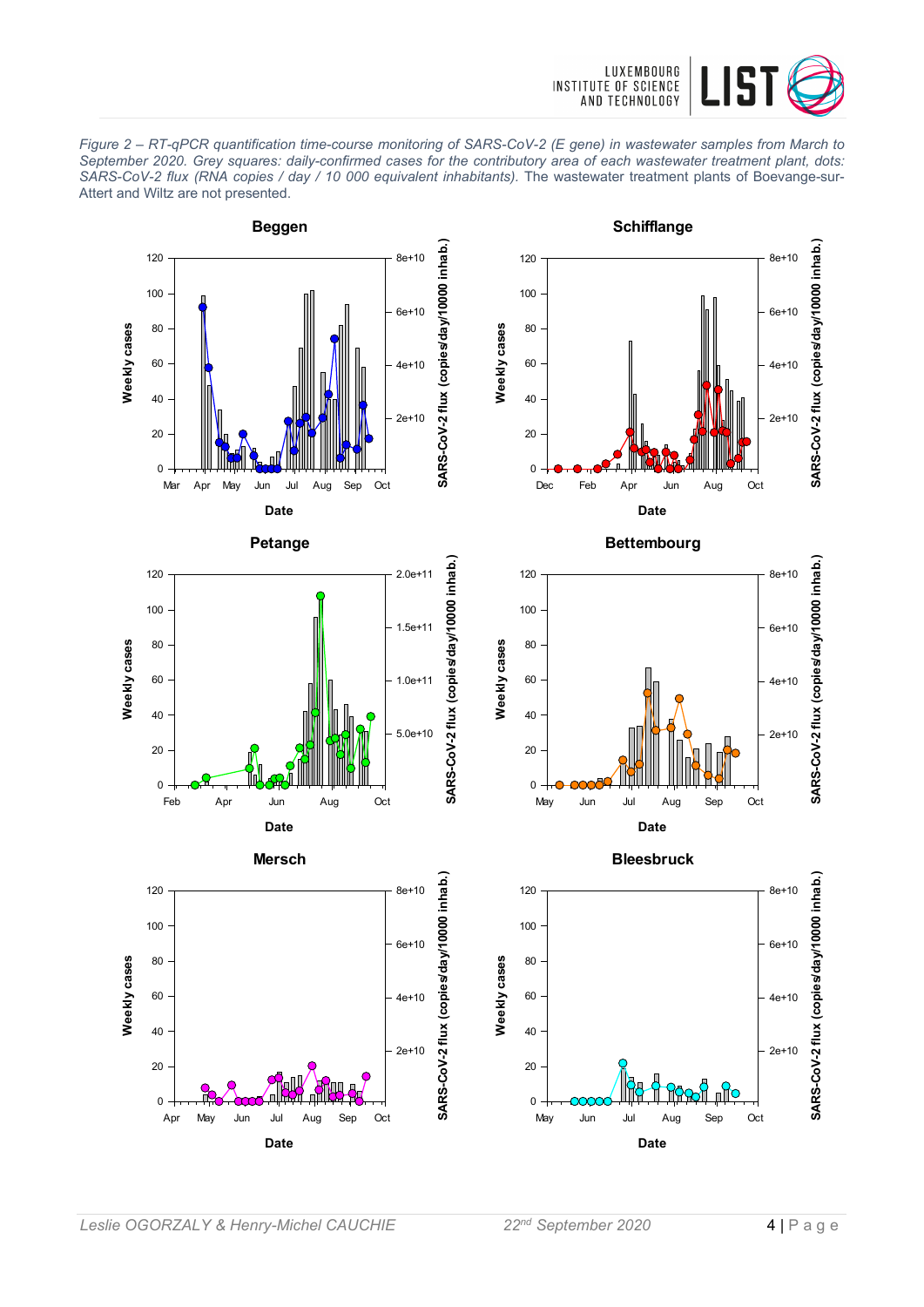

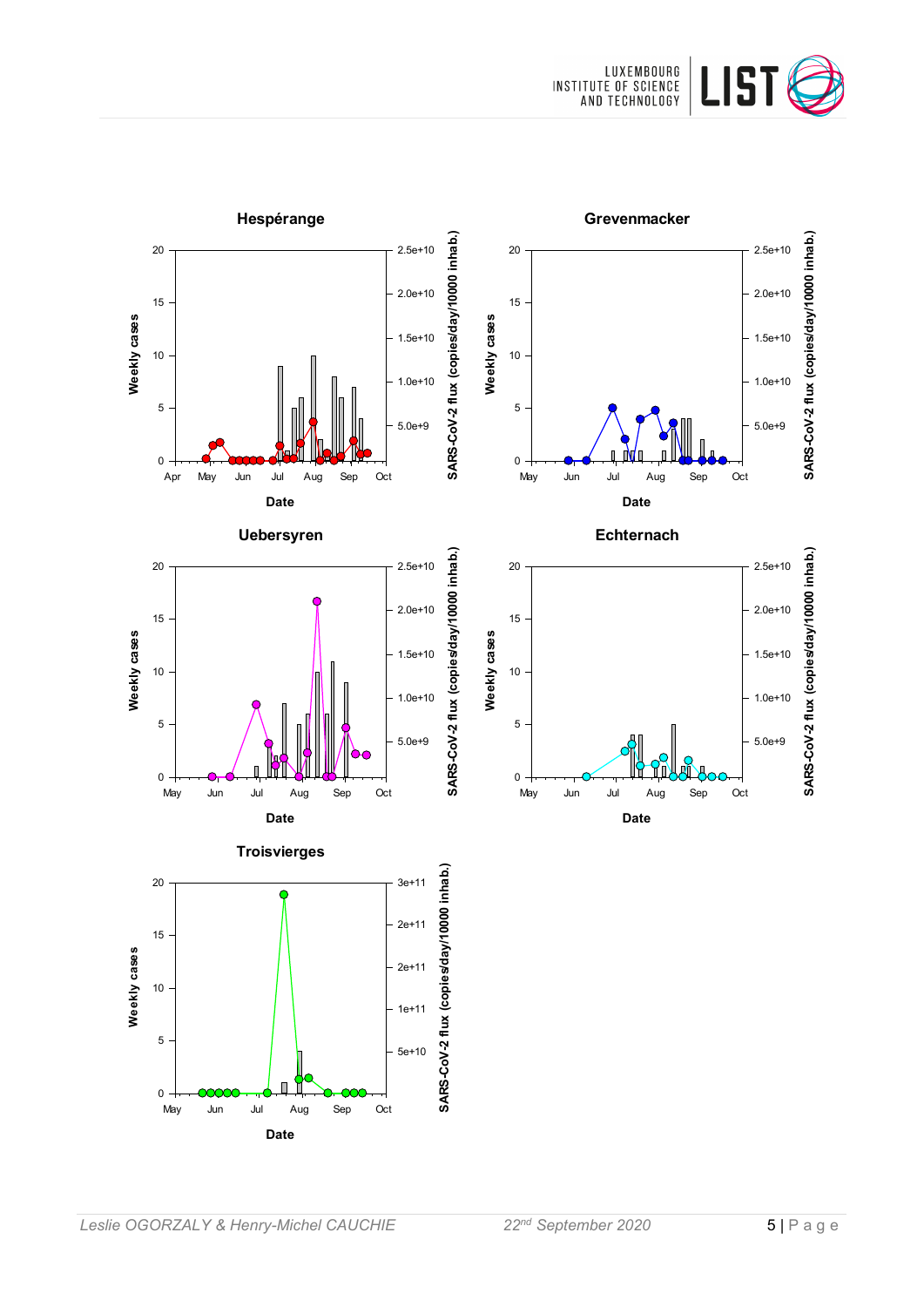

#### *Table 3- Timing of sewage sampling*

|                                      | 2019                                  |                          |                       |                           |                           |                |                  |                        |                |                |                        |                           |                |                                 |                 |                           |                           |                           |              |            | 2020                      |            |                           |                |            |                           |                           |                           |              |                           |            |                           |              |                           |                           |               |
|--------------------------------------|---------------------------------------|--------------------------|-----------------------|---------------------------|---------------------------|----------------|------------------|------------------------|----------------|----------------|------------------------|---------------------------|----------------|---------------------------------|-----------------|---------------------------|---------------------------|---------------------------|--------------|------------|---------------------------|------------|---------------------------|----------------|------------|---------------------------|---------------------------|---------------------------|--------------|---------------------------|------------|---------------------------|--------------|---------------------------|---------------------------|---------------|
| Wastewater<br><b>Treatment Plant</b> | Nominal capacity<br>(eq. inhabitants) | Inhabitants<br>connected | $\frac{1}{4}$<br>Week | 43<br>Week                | 46<br>Week                | 51<br>Week     | $\omega$<br>Week | $\overline{ }$<br>Week | G<br>Week      | $\Xi$<br>Week  | $\overline{1}$<br>Week | 15<br>Week                | 16<br>Week     | $\overline{\mathbf{r}}$<br>Week | $^{28}$<br>Week | $\overline{5}$<br>Week    | 20<br>Week                | $\overline{21}$<br>Week   | 22<br>Week   | 23<br>Week | 24<br>Week                | 25<br>Week | 26<br>Week                | 27<br>Week     | 28<br>Week | 29<br>Week                | $30\,$<br>Week            | $\overline{3}1$<br>Week   | 32<br>Week   | 33<br>Week                | 34<br>Week | 35<br>Week                | 36<br>Week   | $\frac{1}{2}$<br>Week     | 38<br>Week                | Total samples |
| Beggen                               | 210000                                | 139731                   |                       |                           |                           |                |                  |                        |                |                | X                      | X                         | X              | $\boldsymbol{\mathsf{x}}$       | x               | X                         | X                         | X                         | $\mathsf{x}$ | x          | X                         | x          | $\boldsymbol{\mathsf{x}}$ | x              | X          | $\boldsymbol{\mathsf{x}}$ | X                         | $\boldsymbol{\mathsf{x}}$ | $\mathsf{x}$ | $\boldsymbol{\mathsf{x}}$ | X          | $\boldsymbol{\mathsf{x}}$ | X            | X                         | $\mathsf{x}$              | 25            |
| Bettembourg                          | 95000                                 | 53606                    |                       |                           |                           |                |                  |                        |                |                |                        |                           |                |                                 |                 |                           | $\mathsf{x}$              | x                         | $\mathsf{x}$ | X          | $\mathbf{x}$              | x          | $\mathsf{x}$              | $\mathsf{x}$   | X          | $\boldsymbol{x}$          | $\boldsymbol{\mathsf{x}}$ | $\mathsf{x}$              | X            | $\mathsf{x}$              | X          | $\boldsymbol{\mathsf{x}}$ | x            | $\mathsf{x}$              | X                         | 19            |
| Schifflange                          | 90000                                 | 68143                    | $\mathsf{x}$          | $\boldsymbol{\mathsf{x}}$ | $\boldsymbol{\mathsf{x}}$ | $\mathsf{x}$   | X                | $\mathsf{x}$           | x              | X              | x                      | $\boldsymbol{\mathsf{x}}$ | X              | $\boldsymbol{\mathsf{x}}$       | x               | X                         | X                         | X                         | $\mathsf{x}$ | x          | $\boldsymbol{\mathsf{x}}$ | x          | X                         | x              | x          | $\boldsymbol{\mathsf{x}}$ | $\boldsymbol{\mathsf{x}}$ | $\boldsymbol{\mathsf{x}}$ | X            | $\mathsf{x}$              | X          | $\boldsymbol{\mathsf{x}}$ | x            | X                         | x                         | 33            |
| Bleesbrück                           | 80000                                 | 30930                    |                       |                           |                           |                |                  |                        |                |                |                        |                           |                |                                 |                 |                           |                           | $\boldsymbol{\mathsf{x}}$ | $\mathsf{x}$ | x          | X                         | x          | $\boldsymbol{\mathsf{x}}$ | x              | X          |                           | X                         | $\boldsymbol{\mathsf{x}}$ | x            | $\boldsymbol{\mathsf{x}}$ | x          | $\boldsymbol{\mathsf{x}}$ | x            | x                         | X                         | 17            |
| Mersch                               | 70000                                 | 30473                    |                       |                           |                           |                |                  |                        |                |                |                        |                           |                |                                 | $\mathsf{x}$    | $\boldsymbol{\mathsf{x}}$ | $\boldsymbol{\mathsf{x}}$ | $\boldsymbol{\mathsf{x}}$ | $\mathsf{x}$ | x          | X                         | x          | $\boldsymbol{\mathsf{x}}$ | x              | X          | x                         | $\boldsymbol{\mathsf{x}}$ | $\boldsymbol{\mathsf{x}}$ | x            | $\boldsymbol{\mathsf{x}}$ | X          | $\boldsymbol{\mathsf{x}}$ | x            | $\boldsymbol{\mathsf{x}}$ | X                         | 21            |
| Pétange                              | 50000                                 | 59481                    | X                     | X                         | $\boldsymbol{\mathsf{x}}$ | $\mathsf{x}$   | $\mathsf{x}$     | $\mathsf{x}$           | x              | x              |                        |                           |                |                                 | $\mathsf{x}$    | $\boldsymbol{\mathsf{x}}$ | X                         | $\mathsf{x}$              | $\mathsf{x}$ | x          | $\boldsymbol{\mathsf{x}}$ | x          | $\mathsf{x}$              | $\mathsf{x}$   | X          | $\boldsymbol{\mathsf{x}}$ | $\boldsymbol{\mathsf{x}}$ | $\boldsymbol{\mathsf{x}}$ | x            | $\mathsf{x}$              | x          | $\boldsymbol{\mathsf{x}}$ | x            | X                         | $\boldsymbol{\mathsf{x}}$ | 29            |
| Hesperange                           | 36000                                 | 15479                    |                       |                           |                           |                |                  |                        |                |                |                        |                           |                |                                 | X               | $\boldsymbol{\mathsf{x}}$ | $\mathsf{x}$              | $\boldsymbol{\mathsf{x}}$ | $\mathsf{x}$ | x          | $\boldsymbol{\mathsf{x}}$ | x          | $\mathsf{x}$              | $\mathsf{x}$   | X          | $\boldsymbol{\mathsf{x}}$ | $\boldsymbol{\mathsf{x}}$ | $\boldsymbol{\mathsf{x}}$ | x            | $\boldsymbol{\mathsf{x}}$ | x          | $\boldsymbol{\mathsf{x}}$ | x            | $\boldsymbol{\mathsf{x}}$ | $\boldsymbol{\mathsf{x}}$ | 21            |
| Echternach                           | 36000                                 | 7499                     |                       |                           |                           |                |                  |                        |                |                |                        |                           |                |                                 |                 |                           |                           |                           |              |            | $\mathsf{x}$              |            |                           |                | X          | X                         | X                         | $\mathsf{x}$              | $\mathsf{x}$ | $\mathsf{x}$              | X          | $\boldsymbol{\mathsf{x}}$ | x            | X                         | $\mathsf{x}$              | 12            |
| Uebersyren                           | 35000                                 | 18600                    |                       |                           |                           |                |                  |                        |                |                |                        |                           |                |                                 |                 |                           |                           |                           | $\mathsf{x}$ |            | X                         |            | $\mathsf{x}$              |                | X          | X                         | $\boldsymbol{\mathsf{x}}$ | $\boldsymbol{\mathsf{x}}$ | X            | $\mathsf{x}$              | X          | $\boldsymbol{\mathsf{x}}$ | X            | $\boldsymbol{\mathsf{x}}$ | x                         | 14            |
| Grevenmacher                         | 47000                                 | 9835                     |                       |                           |                           |                |                  |                        |                |                |                        |                           |                |                                 |                 |                           |                           |                           | $\mathsf{x}$ |            | X                         |            | $\mathsf{x}$              |                | x          | $\mathsf{x}$              | X                         | $\mathsf{x}$              | X            | $\mathbf{x}$              | x          | $\boldsymbol{\mathsf{x}}$ | X            | $\mathsf{x}$              | X                         | 15            |
| Troisvierges                         | 5000                                  | 3411                     |                       |                           |                           |                |                  |                        |                |                |                        |                           |                |                                 |                 |                           |                           | $\boldsymbol{\mathsf{x}}$ | $\mathbf{x}$ | x          | $\boldsymbol{\mathsf{x}}$ | x          |                           |                | x          |                           | $\boldsymbol{\mathsf{x}}$ | $\mathsf{x}$              | $\mathsf{x}$ |                           | x          |                           | x            | $\mathsf{x}$              | $\boldsymbol{\mathsf{x}}$ | 13            |
| Boevange / Attert                    | 15000                                 | 1170                     |                       |                           |                           |                |                  |                        |                |                |                        |                           |                |                                 |                 |                           |                           |                           |              |            |                           |            |                           |                |            |                           |                           |                           |              |                           | x          | $\mathsf{x}$              | $\mathsf{x}$ | $\mathsf{x}$              | $\mathsf{x}$              | 5             |
| Wiltz                                | 16500                                 | 6944                     |                       |                           |                           |                |                  |                        |                |                |                        |                           |                |                                 |                 |                           |                           |                           |              |            |                           |            |                           |                |            |                           |                           |                           |              |                           |            | $\pmb{\chi}$              |              | $\mathsf{x}$              | $\mathsf{x}$              | 3             |
| <b>Total</b>                         | 785500                                | 445302                   | $2^{\circ}$           | $\overline{2}$            | $\overline{2}$            | $\overline{2}$ | $\overline{2}$   | $\overline{2}$         | $\overline{2}$ | $\overline{2}$ | $\overline{2}$         | $\overline{2}$            | $\overline{2}$ | $\overline{2}$                  | 5 <sup>5</sup>  | 5                         | 6                         | 8                         | 10           | 8          | 11                        | 8          | 9                         | $\overline{7}$ | 11         | 9                         | 11                        | 11                        | 11           | 10                        | 12         | 12                        | 12           | 13                        | 13                        | 226           |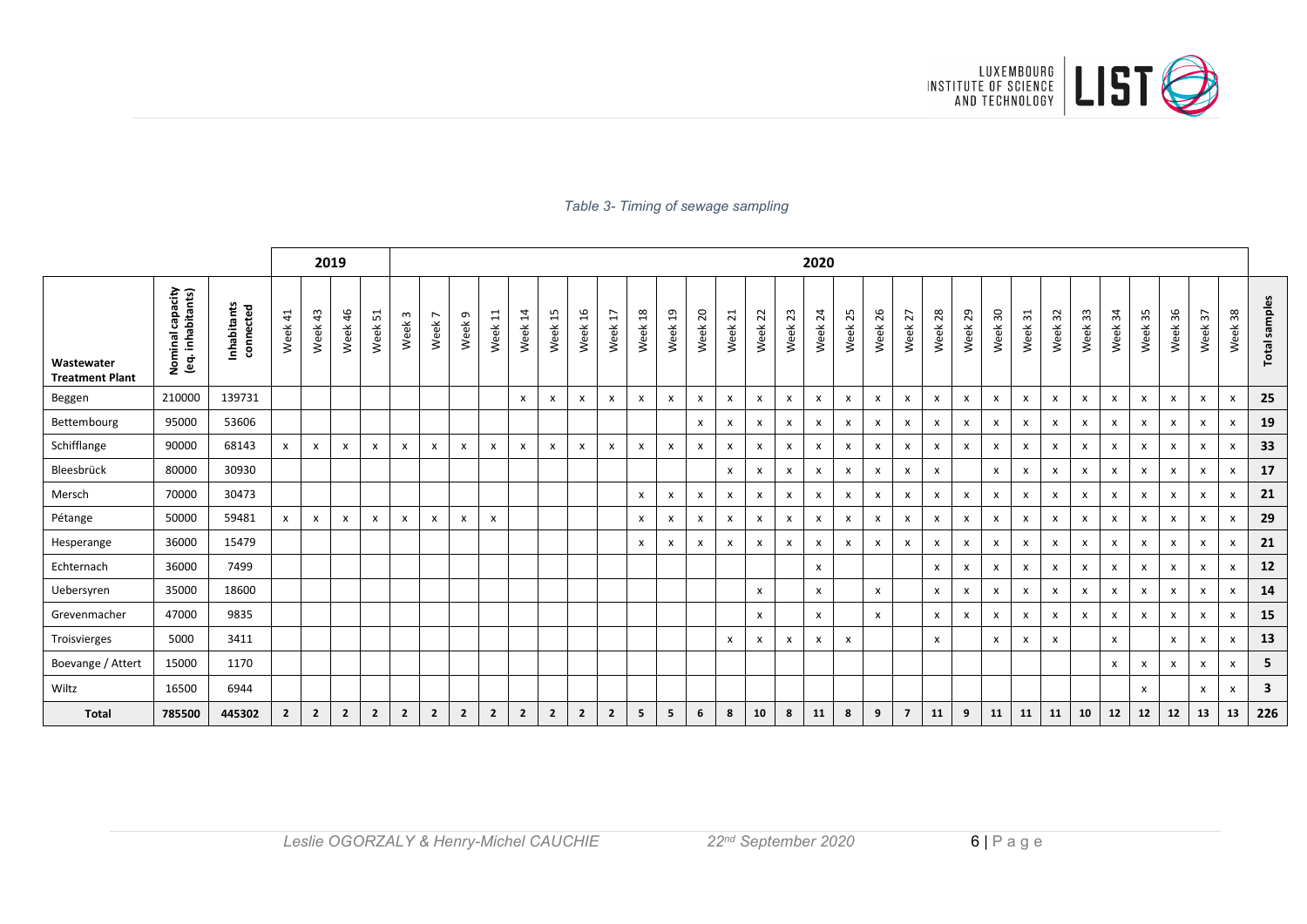# Materials and Methods



#### **Sewage samples**

From March to September 2020, up to thirteen WWTPs were sampled at the inlet of the plant according to the planning presented in Table 2. The operators of the WWTPs sampled a 24-h composite sample of 96 samples according to your own sampling procedure. Composite sample was stored at 4°C until sample processing.

#### **Sample processing**

The samples were transported to the laboratory at 4°C and viral RNA was isolated on the day of sampling. Larger particles (debris, bacteria) were removed from the samples by pelleting using centrifugation at 2,400 x g for 20 min at 4°C. A volume of 120 mL of supernatant was filtered through Amicon® Plus-15 centrifugal ultrafilter with a cut-off of 10 kDa (Millipore) by centrifugation at 3,220 x g for 25 min at 4°C. The resulting concentrate was collected and 140 µL of each concentrate was then processed to extract viral RNA using the QIAamp Viral RNA mini kit (Qiagen) according to the manufacturer's protocol. Elution of RNA was done in 60 μL of elution buffer.

#### **Real-time One-Step RT-PCR**

Samples are screened for the presence of *Sarbecovirus* (*Coronaviridae, Betacoronaviruses*) and/or SARS-CoV-2 virus RNA by two distinct real-time one-step RT-PCR, one on the E gene (Envelope small membrane protein) and the second on the N gene (nucleoprotein). The E gene real-time RT-PCR can detect *Sarbecoviruses*, i.e. SARS-CoV, SARS-CoV-2 and closely related bat viruses. In the context of the COVID19 pandemic, it can be assumed that only SARS-CoV-2 strains will be detected by this assay given that SARS-CoV virus has been eradicated and other bat viruses do not commonly circulate in the human population. The E gene assay is adapted from Corman et al. [17]. The N gene real-time RT-PCR assay (N1 assay) specifically detects SARS-CoV-2 virus. It is adapted from the CDC protocol[1](#page-6-0). The two primers/probe sets are presented in Table 3. The RTqPCR protocols and reagents were all provided by the LIH.

| <b>Target</b> | <b>Primer name</b> | Primer sequence (5' to 3')                     | <b>References</b> |
|---------------|--------------------|------------------------------------------------|-------------------|
| E gene        | E Sarbeco F1       | 5-ACAGGTACGTTAATAGTTAATAGCGT-3                 | Corman et al.,    |
|               | E Sarbeco R2       | 5-ATATTGCAGCAGTACGCACACA-3                     | 2020              |
|               | E Sarbeco P1       | 5'-FAM-ACACTAGCCATCCTTACTGCGCTTCG-BHQ1         |                   |
| N gene        | 2019-nCoV N1 Fw    | 5'-GAC CCC AAA ATC AGC GAA AT-3'               | <b>CDC</b>        |
|               | 2019-nCoV N1 Rv    | 5'-TCT GGT TAC TGC CAG TTG AAT CTG-3'          |                   |
|               | 2019-nCoV N1 Probe | 5'-FAM-ACC CCG CAT TAC GTT TGG TGG ACC-BHQ1-3' |                   |

#### *Table 4 – RT-qPCR primer-probe sets*

Each reaction contained 5 μL of RNA template, 5 μL of TaqPath 1-step RT-qPCR MasterMix (A15299, Life Technologies), 0.5 µL of each primer (20 µM) and probe (5 µM) and the reaction volume was adjusted to a final volume of 20 μL with molecular biology grade water. Thermal cycling reactions were carried out at 50 °C for 15 min, followed by 95 °C for 2 min and 45 cycles of 95 °C for 3 sec and 58°C (E gene) or 53°C (N gene) for 30 sec using a Viia7 Real-Time PCR Detection System (Life Technologies). Reactions were considered positive (limit of detection – LOD) if the cycle threshold (Ct value) was below 40 cycles.

<span id="page-6-0"></span><sup>1</sup> https://www.cdc.gov/coronavirus/2019-ncov/downloads/rt-pcr-panel-primer-probes.pdf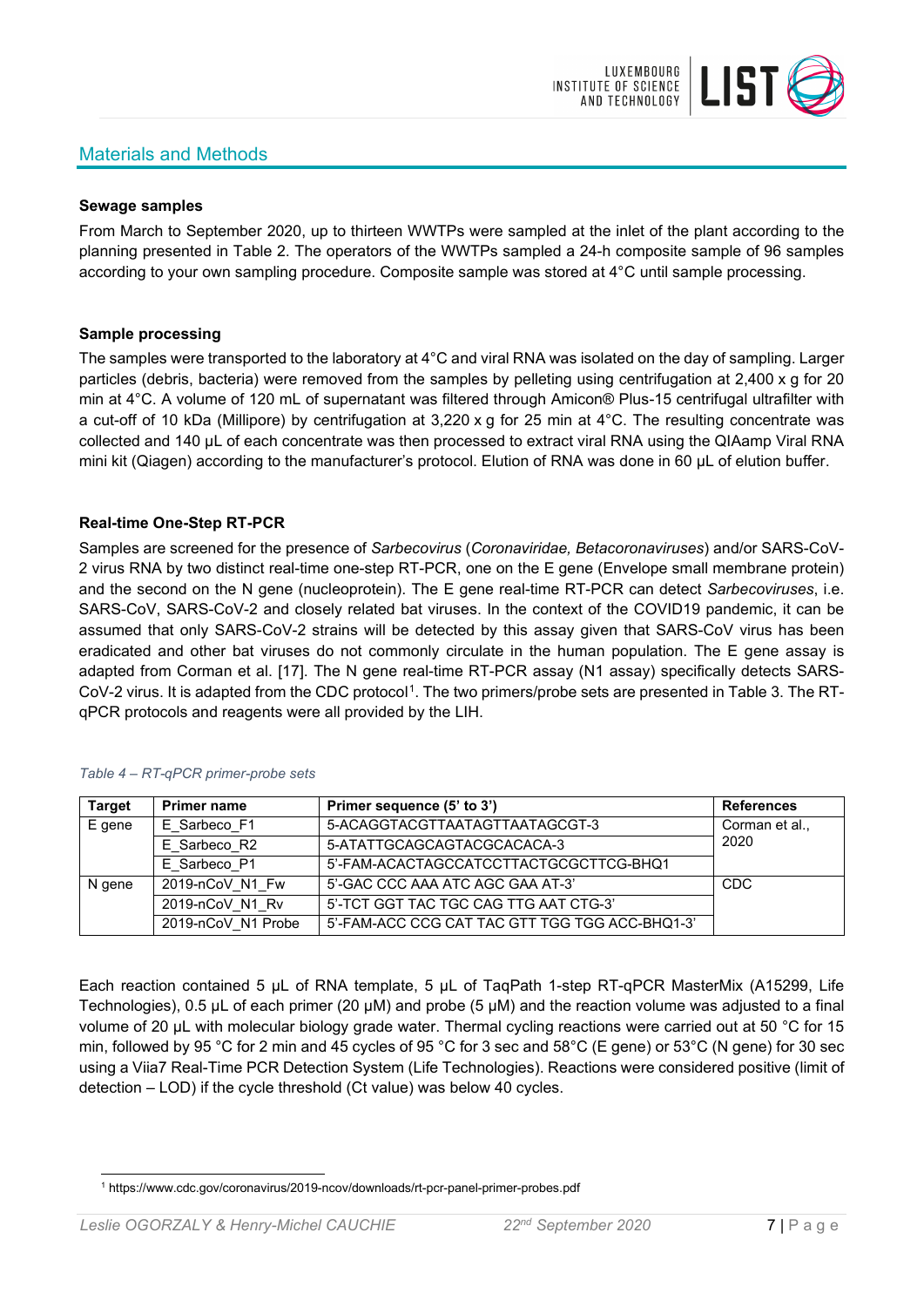

#### **Controls**

A non-target RNA fragment commercially available (VetMAX™ Xeno™ IPC and VetMAX™ Xeno™ IPC Assay, ThermoFischer Scientific) was added to the viral RNA extract from sewage concentrates as an internal positive control (IPC). This IPC-RNA is used to control the performance of the RT-qPCR (E gene) and to detect the presence of RT-qPCR inhibitors.

Viral RNA copies quantification of both targeting genes in wastewater samples was performed using RT-qPCR standard curves generated using EDX SARS-CoV-2 Standard (Biorad). This standard is manufactured with synthetic RNA transcripts containing 5 targets (E, N, S, ORF1a, and RdRP genes of SARS-CoV-2, 200,000 copies/mL each).Using such a standard, the limits of quantification (LOQ) of both RT-qPCR assays were estimated to 1 RNA copy per reaction (Figure 3).



*Figure 3 – RT-qPCR standard curves established for both targeting genes (E gene and N gene) of SARS-CoV-2 using a commercially available standard (Biorad).*

### **Data interpretation**

A sample is declared positive for the presence of SARS-CoV-2 if both targets (E and N gene) are detected with Ct values less than or equal to the LOQ. If only one target is detected or if target genes are detected with Ct values between the LOD and the LOQ, samples are reported as presumptive positive (+/-). A sample is declared negative when no target genes are detected (Ct values superior to the LOD).

In case of presumptive positive, sample is tested again using another RT-qPCR detection assay (Allplex 2019 nCoV Assay, Seegene). This commercially available detection kit is a multiplex real-time RT-PCR assay for simultaneous detection of three target genes of SARS-CoV-2 in a single tube. The assay is designed to detect RdRP and N genes specific for SARS-CoV-2, and E gene specific for all *Sarbecovirus* including SARS-CoV-2.

As shown in Figure 4, a good linear relationship  $(R^2: 0.92)$  was obtained between the SARS-CoV-2 RNA concentrations estimated using the E gene and the N gene, respectively. Therefore, only the E gene results were presented in this report.